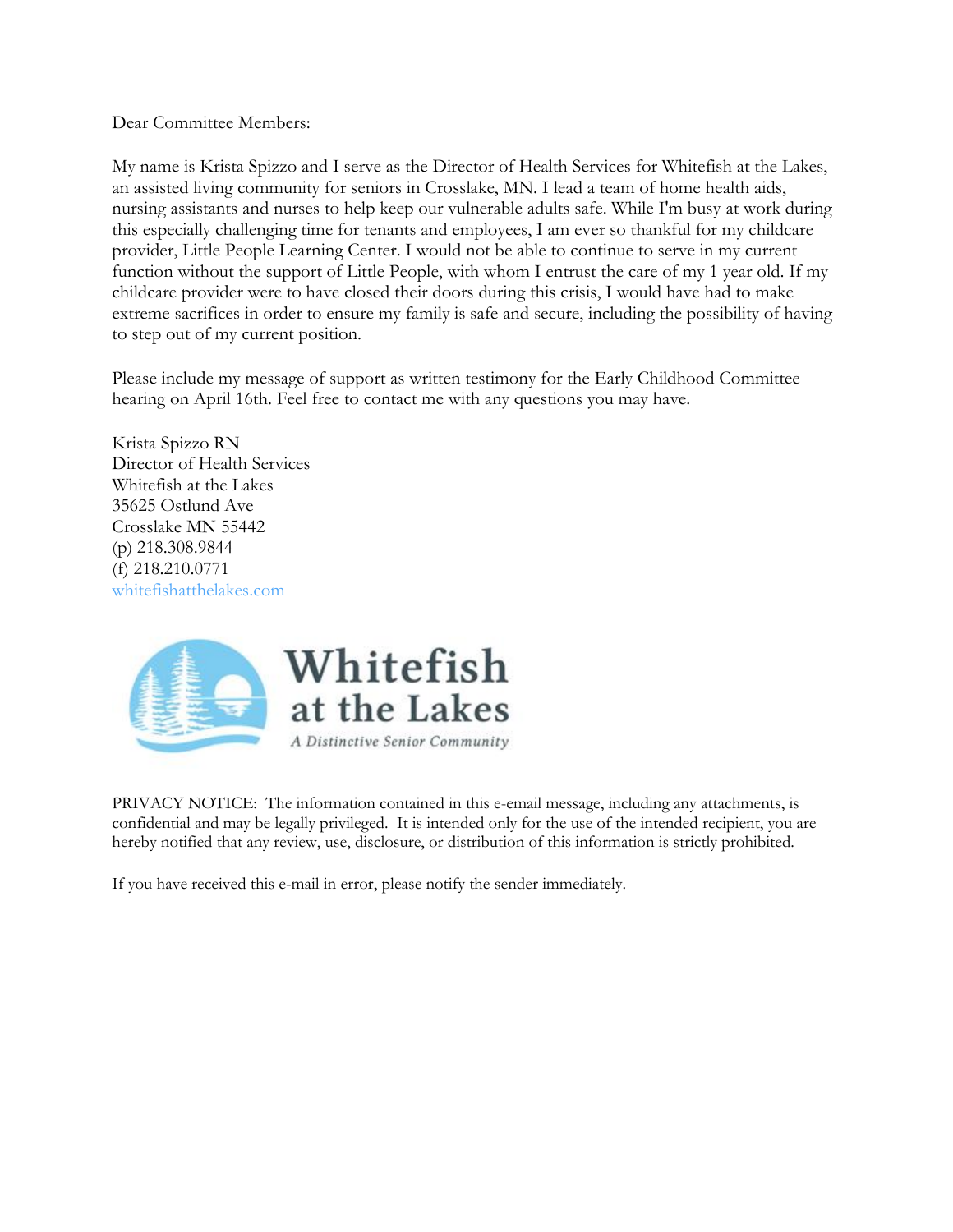My name is Becka Magnan and my Husband and I are proud parents of a 5 year old girl. Our Daughter attends Little People Learning Center in Pequot Lakes, MN. I work for an electric Co-op and my Husband is employed by a propane company. Our employment is very essential to our community. Stable and consistent childcare allows us to keep working and supporting our community. Our Daughter is type one diabetic and she needs consistent care by trained professionals which is provided at Little People Learning Center. Little People is also assisting with distance learning so that we can focus on continuing to provide essential basic utility service to our area.

Please use this as a testimony for the Early Childhood Committee hearing taking place on April 16th.

Thank you,

Becka Magnan

5335 9th Ave SW Pequot Lakes, MN 56472

Dear Committee Members,

My name is Ashley and I currently work from home as my job is not deemed "essential" to work in person at the office. I work in software sales for a small tech startup in Minneapolis. The company recently laid off 50% of the workforce, leaving me as the only person in sales. If we don't hit our revenue goals for this quarter, there will be more layoffs. More people without work, filing for unemployment & struggling to put food on the table.

My husband Rob works for Abbott where he oversees the manufacturing production line. Right now Abbott is mass producing rapid Covid-19 tests. The manufacturing production line can not resume if my husband is not there to oversee their health & safety.

I cannot even begin to explain to you how important it is for us to have childcare during this pandemic. Sunshine Station has been SUCH an amazing blessing- I'm tearing up as I write this!! They have allowed for us to continue with our jobs that will help so many others.

My girls love going to their school at Sunshine Station, they ask if they can go 100 days per week! Honestly, having them home would force one of us to quit our jobs because of our kids ages and needs.

Thank you, Ashley & Robert Martin 3050 Shadow Ridge Drive Rockford, MN. 55373

--

Ashley Martin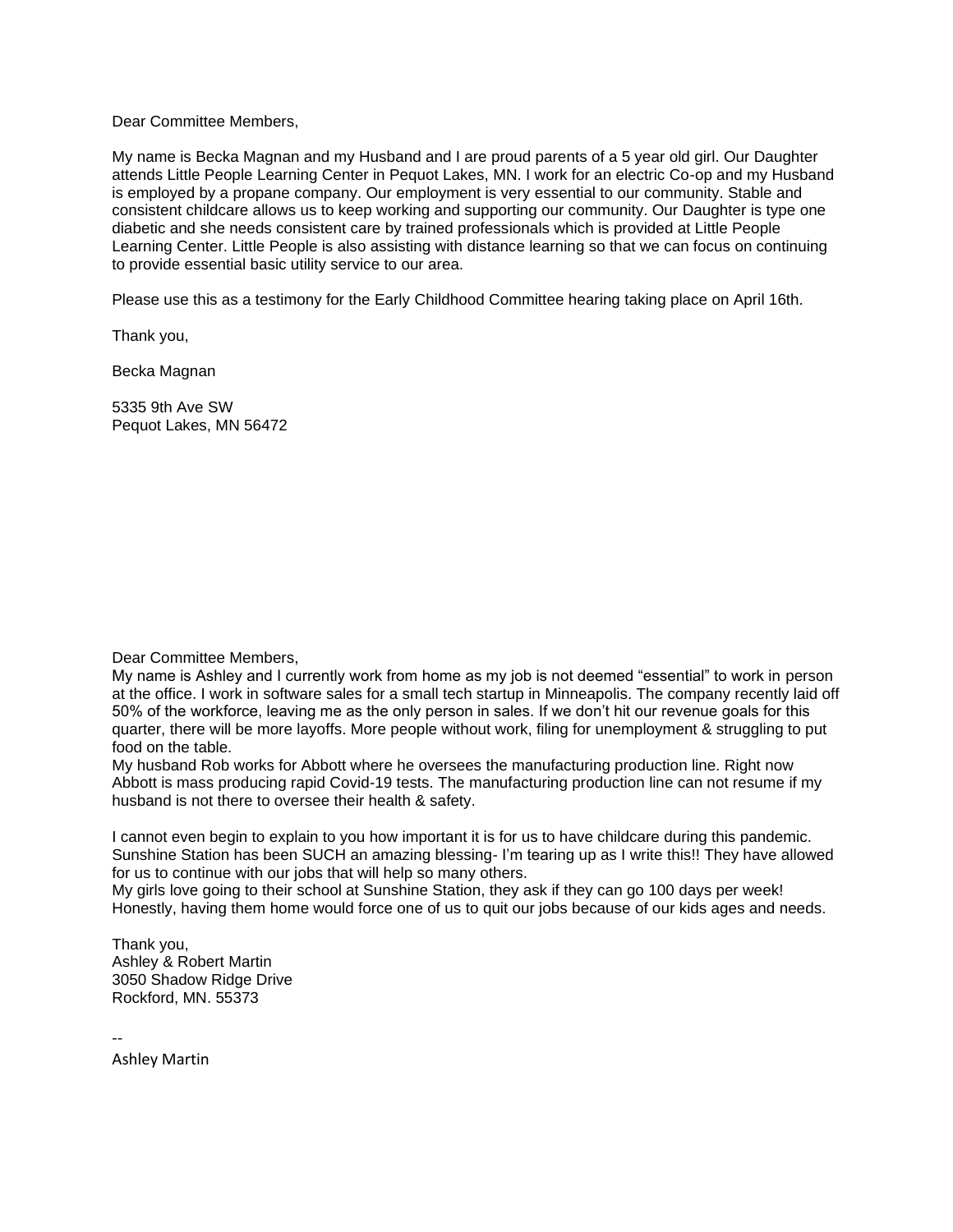Please share the following letter as deemed appropriate:

To whom it may concern,

Just Like Home School Age Child Care is a small, family owned business that has been serving our community and our state for almost 17 years. We currently have 165 school age children (about 125 families) enrolled. We are very passionate about the care, experiences, and opportunities we provide to children and proud of the program we have developed to serve our community. While the school district also provides a school age child care program, our community requires both entities to adequately serve our quickly growing community needs, as well as offer families "best fit" choices. We have long collaborated with the school district and other community leaders to best provide for the families we serve within this community. Currently, that means remaining open, as requested by the State of Minnesota, and providing emergency child care to the families of essential workers, as well as supporting distance learning for the children we are serving during this time.

While we provide center based licensed child care through the State of Minnesota Department of Human Services and under Rule 3 just as early childhood centers do, school age child care often gets overlooked. This has been our ongoing experience and a source of frustration and disappointment since opening in 2004. We realize that most school age child care is provided by the school districts, but there are a few licensed school age child care centers that do operate independent of any school district. We are necessary. We are licensed. We have been asked to remain open just like every school and every center serving ages birth to 5. Without support, we will not be able to weather the COVID-19 emergency, and our communities and families will feel that impact greatly when this is over. Already, we were ineligible to apply for the SMIF grants that were introduced earlier this month, as they were only for centers serving ages 0-5. We fear that licensed school age child care centers will continue to be overlooked as we move forward and further financial support is established.

We ask that during this time the well-being and sustainability of child care in the state of Minnesota encompass all licensed child care, including school age care.

Thank you for your consideration,

Marlo Bungum and Maggie Fitch Just Like Home School Age Child Care, Kasson, MN [jlhsacc@gmail.com](mailto:jlhsacc@gmail.com) 507-634-6040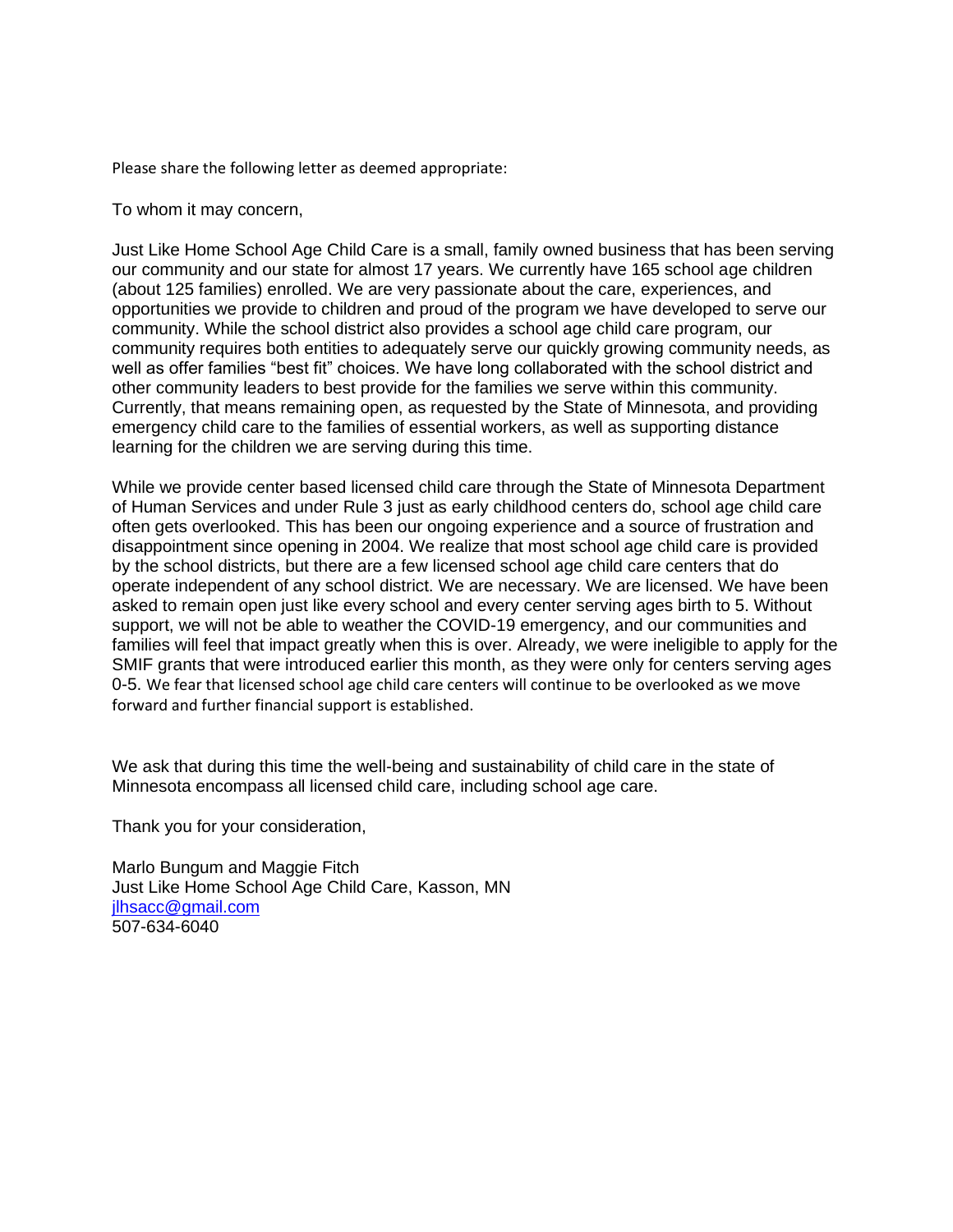I would like to submit a written testimony for the Early Childhood committee hearing.

My children attend Little People Daycare in Breezy Point, MN- Owner is Lori Elison.

I am a Nurse Practitioner and am a mom of two young children. My husband is also an essential employee who works for Crow Wing County. Having access to stable childcare at this time of crisis is vital for my husband and I. As a healthcare worker, these times are very stressful and to know my kids are safe and I am able to serve the community during this time of crisis. This also allows my children to have a sense of normalcy at daycare.

Thank you for your time,

Karli Dullum 7995 White Overlook Drive Breezy Point,MN 56472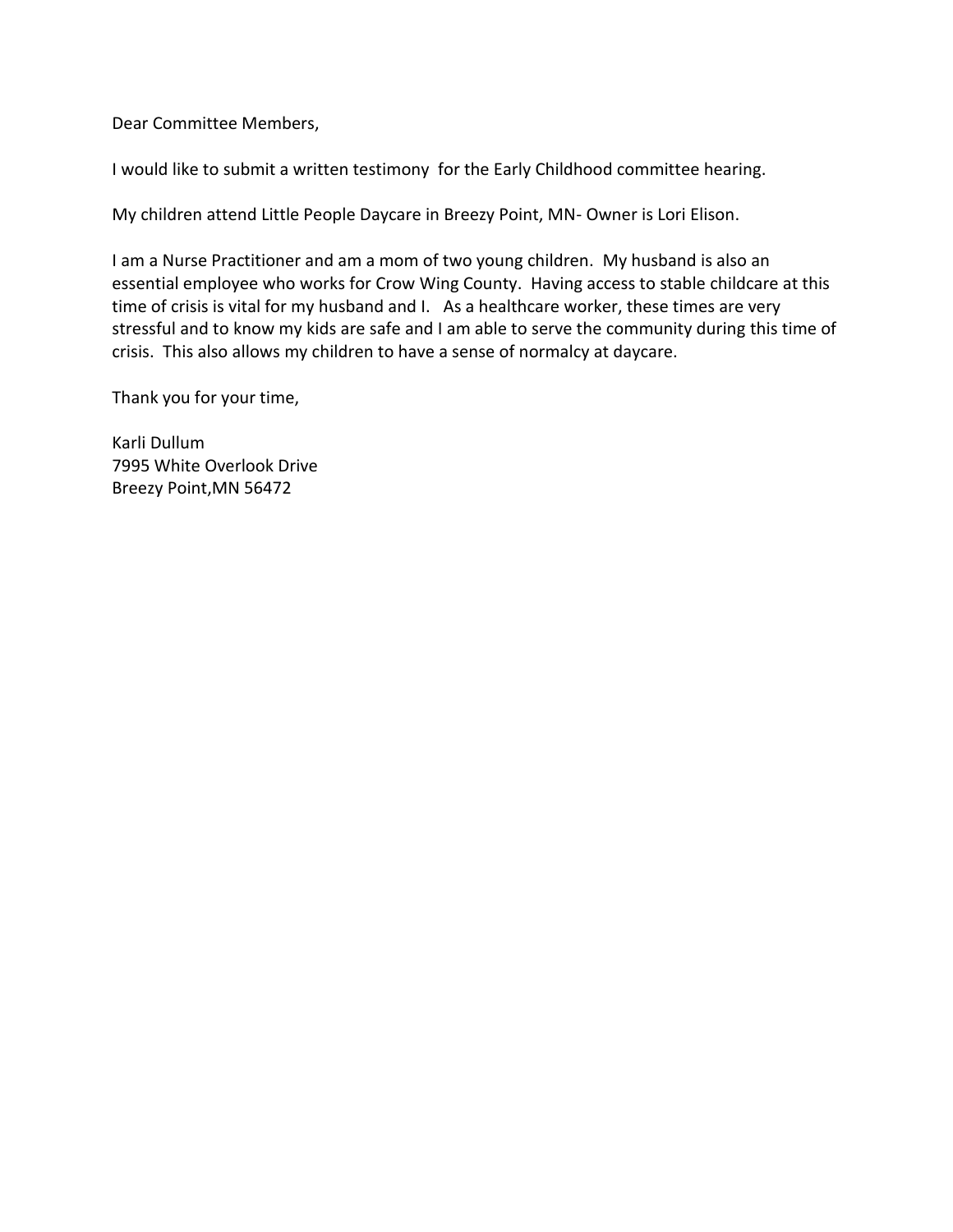To Members of the Early Childhood Committee:

Please allow me to express a very real concern. My teaching team at Primrose School of Woodbury is coming in to work every day, to teach and care for children of the Tier 1 & Tier 2 employees in the state of MN per the Governor's request. My teachers come in to contact with the families and the children whom are essential to the state of MN. Including first responders, Doctors, State employees, police & fire and more.

We recently went from a typical day of caring for 170 children, to now caring for just 30 children each day. We had teachers whom requested to be temporarily laid off and sent to unemployment to help get them through this difficult time. Currently, word is out that many childcare providers are making MORE \$\$ on unemployment, than they were while working in their classrooms, with the unemployment checks PLUS the Federal \$600 per week check. As you are aware, childcare is a ratio driven operation. Coupled with the classroom training requirements to bring on a new team member / teacher, we cannot simply bring in a 'sub' or, have more children per class because we don't have enough teachers.

I would like to see "HAZZARD PAY" paid out to our teachers and team whom ARE showing up to work every day. I feel very strongly that our teachers, leadership members, chefs, and team should receive \$600 per week (at least) for continuing to show up and care for the children in the state of MN. I implore you to make the acting teachers and caregivers in the state of Minnesota a priority! Without them, the Tier 1 & 2 employees will never be able to continue their jobs.

Kindly,

Tonya Holt Primrose School of Woodbury 10350 City Walk Drive | Woodbury, MN 55129 Phone: 651.731.5333 Cell: 612.743.8934 Email: tonyah@primrosewoodbury.com [www.PrimroseWoodbury.com](http://www.primrosewoodbury.com/)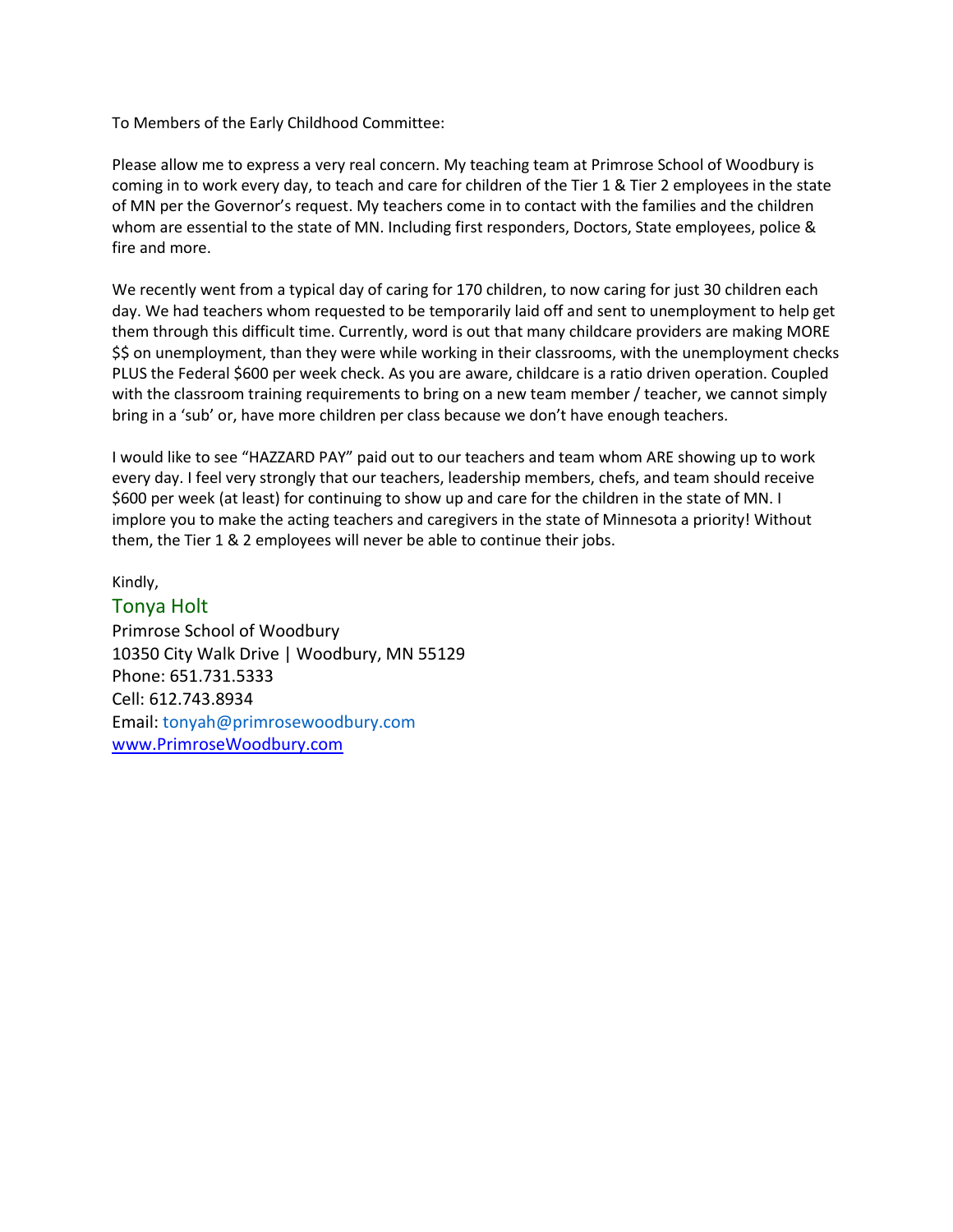I would like to submit the following message as written testimony for the Early Childhood Committee hearing on April 16. Thank you.

Dear Committee Members:

My name is Mary O'Brien and I am writing you today asking that you hear my story.

I work for Mille Lacs County in central Minnesota as an Eligibility Worker. My main job duties are to determine healthcare eligibility for Medical Assistance and MNCare. As you know, there are many flaws with the METS system. However, I am expected to work through these flaws and provide the best care I can to the clients I serve.

During this COVID-19 emergency, I am expected to be at work each and every day; my job is defined as essential. I have a 3rd grade son and worried about childcare when I learned school was closing. My son is currently enrolled in before and after care at a local child care center.

As a precaution, I contacted my school district to inquire about childcare should my chosen provider no longer be available. I was disappointed and angry at being told by the school district that they were not able to accept children who were currently NOT enrolled for childcare. Governor Walz ordered schools to provide childcare for emergency workers and I'm being told by the very people ordered to provide that care that it wasn't available.

I would like to share with you my gratitude for the director, teachers and other staff at my son's childcare center, Bright Child Child Development Center. The director assured me that the center would remain open unless ordered to close by the Governor. I was assured that my son would be remain in a stable, safe, loving environment while I was at work. That knowledge of having consistent, stable care for my child during a worldwide pandemic relieved a large amount of stress for myself as well as my husband.

I beg you to ensure the providers giving my son the stability he needs during this crisis the respect and resources needed to continue providing excellent care. The importance to stable care is of utmost importance to my family.

Thank you for your time.

Mary O'Brien 29092 115th Circle NW Princeton MN 55371 [mary.obrien.413@gmail.com](mailto:mary.obrien.413@gmail.com)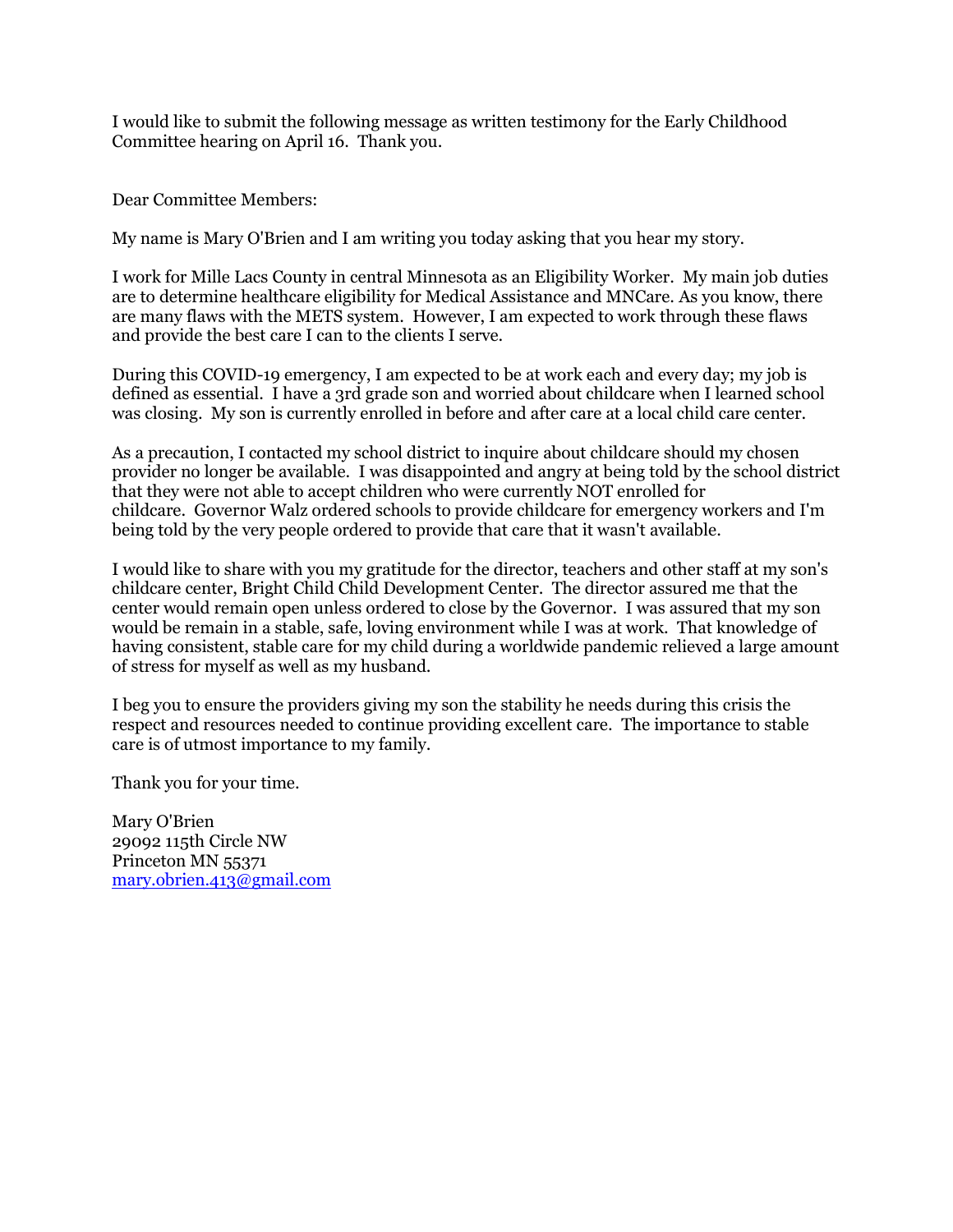## **Major Concerns:**

- Our organization is bleeding 25k per week in lost tuition revenue.
- We have had to furlough 1/2 our staff.
- We are a self-pay UI organization our reserves will be drained if our account isn't forgiven.
- As a non-profit, small business I don't have a profit margin. Every dollar is invested back into the organization's teachers and students.
- I need operating capital to stay open.
- I am anticipating a baby boom as a result of COVID-19. Program closures will exacerbate the lack of infant care.

Jamie Bonczyk, MA (She/Her/Hers) Executive Director [www.hopkinselc.com](http://www.hopkinselc.com/) 952-988-5050 Find us on **Facebook**.

Check out what parents have to say about us<https://youtu.be/EwiGQR51sIY>

# **Hopkins Early Learning Center**

in partnership with families, aims to create an environment that provides the security, love and stimulation to help every child make sense of the world in their own way.

I would like to submit the following message as written testimony for the Early Childhood Committee hearing on April 16th.

# Dear Committee Members-

My name is Megan Zierden and I am an elementary teacher for the Pequot Lakes School District. My husband, Joe, is the Public Works Director for the City of Breezy Point. During this COVID-19 crisis, we have both had to work and have been dependent on continuing to bring our youngest daughter to daycare at Little People in order to do so. We are considered essential workers and as stewards of taxpayers, there really isn't an option to just stop working.

Please feel free to contact me with any questions. Thank you for your time and consideration! Megan

Joe & Megan Zierden 32209 First Circle Breezy Point, MN 56472 218-330-058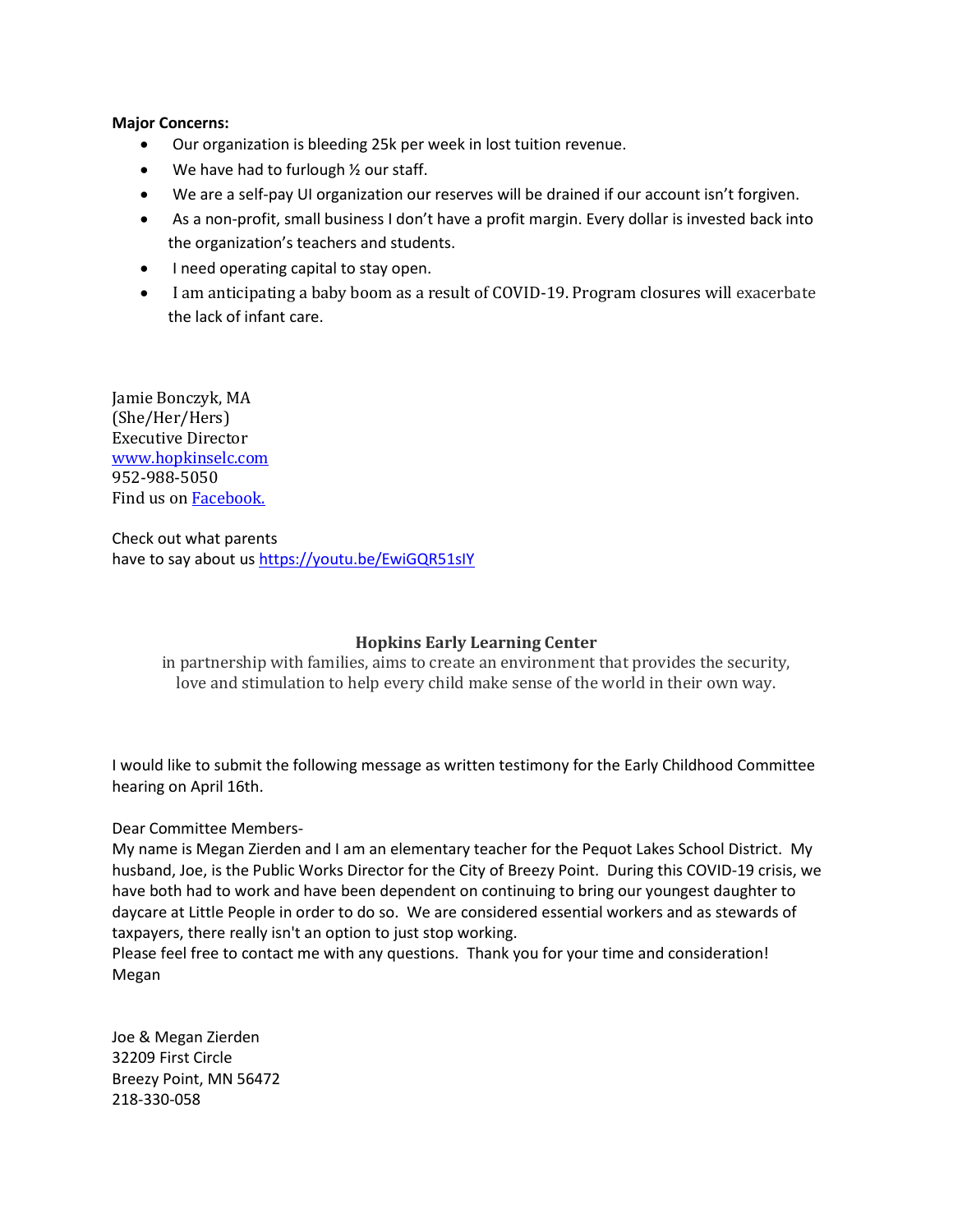My name is Karolann Jurgens, and I am a working mother of 2 young children. Due to the current COVID-19 situation, I am working from home collecting invoice payments for my company, and would like to express the importance of Daycare to not only me, but my children as well.

My children attend Sunshine Station Child Care in Rockford, MN. They are ages 6 and 4, and require structure and stability for day to day tasks to keep them focused, and on the correct learning path's so that they do not fall behind educationally. We are working with them at home for distant learning, but they connect better with their childcare providers; as they understand that Karrie and her team, are not only their daily caretakers, but also their teachers. They would not be where they are today mentally, emotionally, and educationally, without the care and dedication of the Sunshine Station staff.

I would not be able to complete my daily work tasks, if they were forced to stay home because of a daycare closure, let alone educationally keep my children on track. I could not stress enough, the importance Sunshine Station has on our daily structure. They are more then just our "routine"; they truly are family and essential to our daily lives!

Sincerely,

Karolann Jurgens 612 Sunset St. Buffalo, MN 55313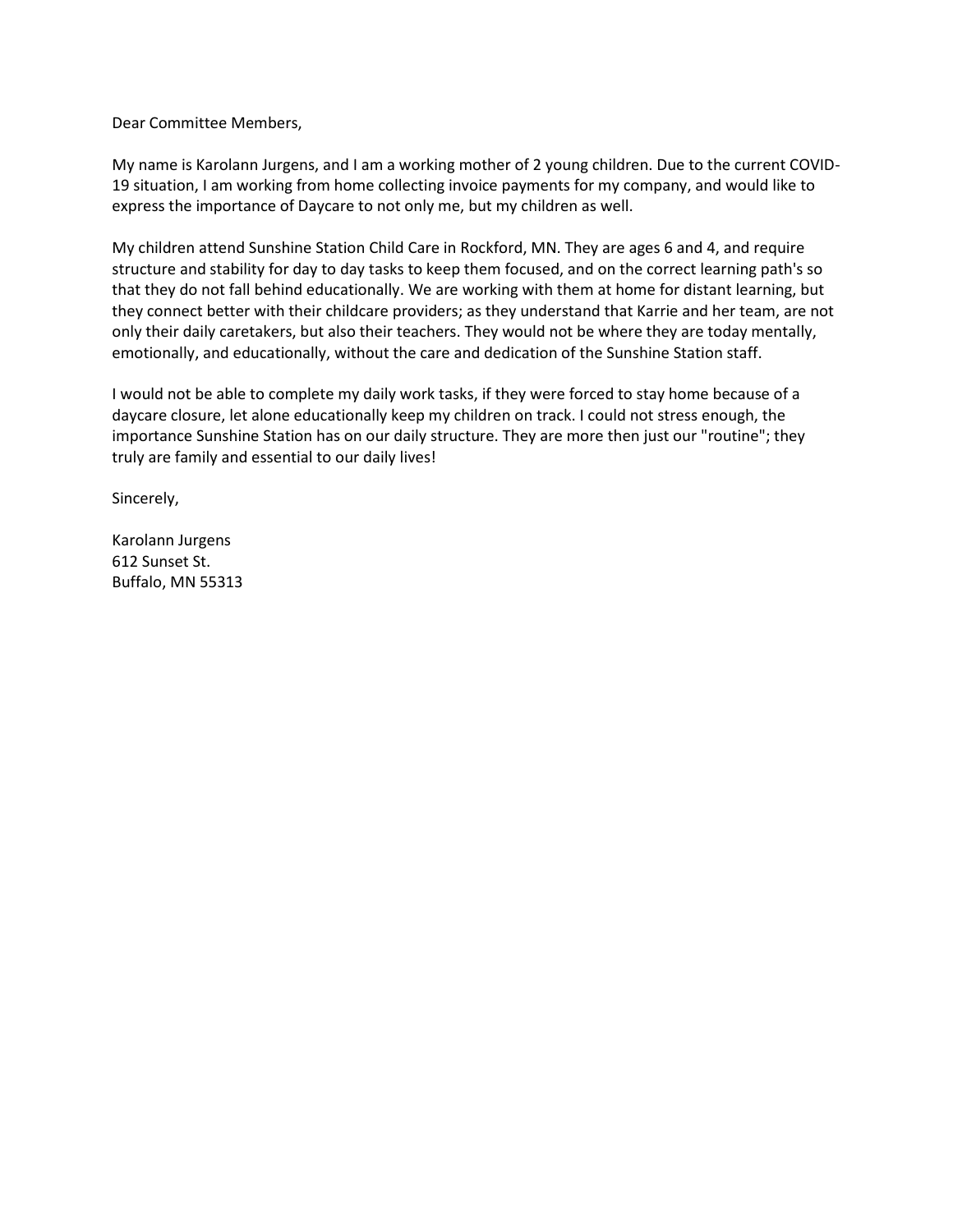Rachael Anderson 35309 Maple Lane Crosslake MN, 56442 (785) 313-2731 [rachaelsjohnson@hotmail.com](mailto:rachaelsjohnson@hotmail.com)

April 15, 2020

Early Childhood Finance and Policy Division Minnesota House of Representatives 100 Rev. Dr. Martin Luther King Jr. Blvd. Saint Paul, MN 55155

Dear Committee Members,

My husband and I own Crosslake Veterinary Hospital in Crosslake, MN. We both work as full time veterinarians and employ eleven additional full time individuals as well. When the COVID-19 crisis in Minnesotafirst started and schools were closed, our local daycare facility chose to follow the school system and close their doors as well. My husband and I have three young children; our oldest daughter is in kindergarten, and we have a 4-year old son and a 1-year old daughter as well. We initially found an individual to come into our home to care for our children, but we quickly came to learn that we lacked committed, consistent care that was still able to enrich our children's daily activities and continue to provide ongoing learning. At a time of mental anguish when we, as employers, are trying to make decisions on how best to keep the public and our employees safe, as well as develop new strategies to preserve Personal Protective Equipment for our human medicine counterparts, losing access to a daycare provider we have worked with for 6 years was devastating.

We then sought help from a daycare facility, Little People Learning Center, in nearby Pequot Lakes. Thankfully, Little People was there to not only provide a stable, warm environment for our three children, but helped facilitate distance learning for our kindergarten student and relieve an immense stressor in our lives. As our business is still open to provide 24/7 emergency care for pets in our community, we cannot express how important child care is for us. Knowing that our children are provided for every day in a professional setting who fosters learning is an immeasurable service at a time of uncertainty.

Warm regards, Rachael Anderson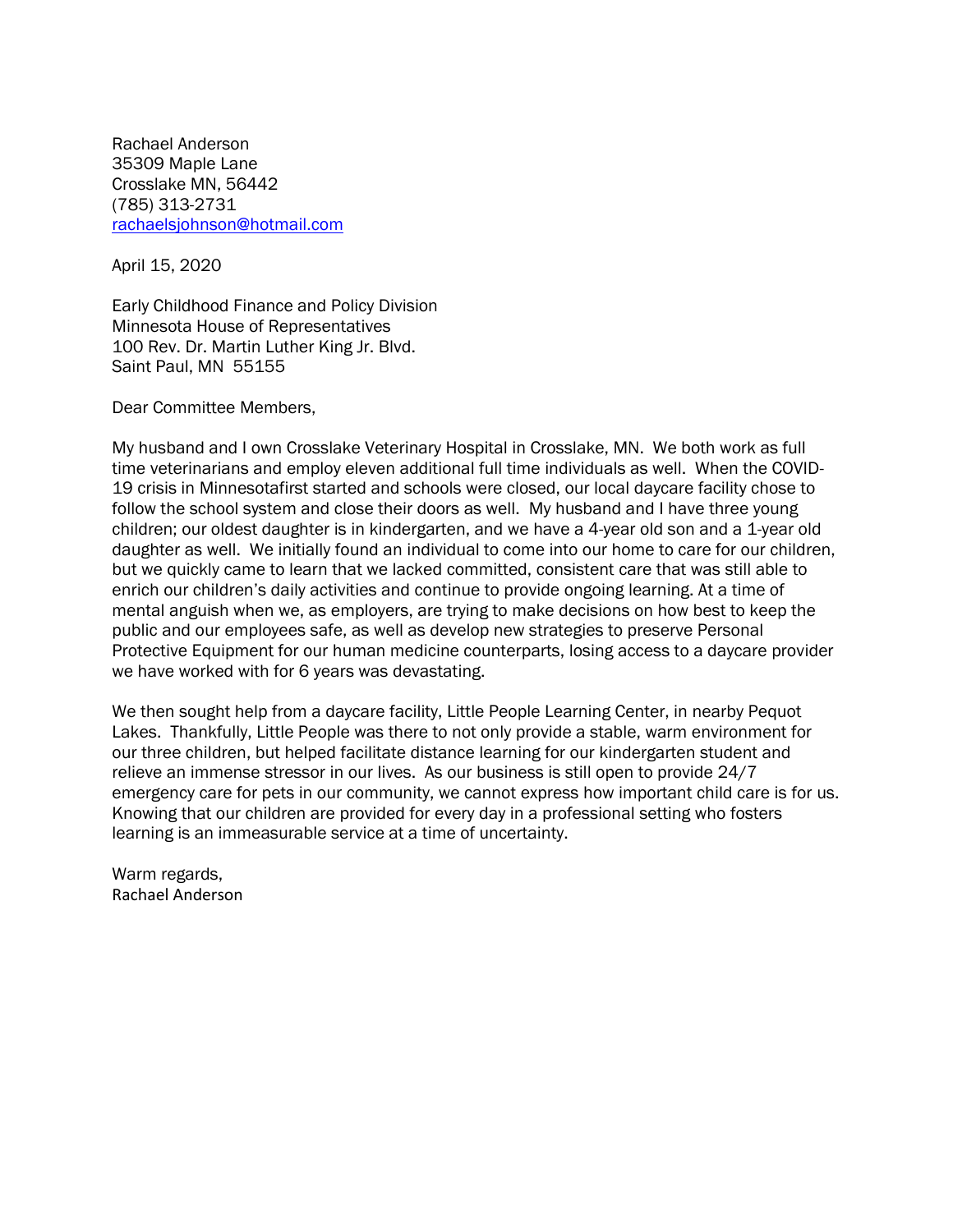I am writing to express support for childcare providers in the State of MN. Child care services are essential for those who work outside the home, which has been made more apparent during the COVID-19 crisis. Myself and husband are essential workers and have been able to remain working during this unprecedented time. I currently provide mental health services in Central Minnesota, while my husband is in Law Enforcement. Having consistent childcare that is safe and structured, while also assisting with our children's distance learning plan has been truly essential for us to continue some normalcy, in an effort to support our own family financially, developmentally, and educationally. Child care in MN will continue to be essential when we return to our "new normal," and therefore I am requesting that the Committee allocate the necessary and adequate resources to our child care system to ensure the delivery of high quality care that all children deserve.

Thank you for your time and consideration,

Stephanie Silgjord, LICSW 13148 Cty 33 Grey Eagle, MN 56336

Dear Committee member,

My name is Sara Hudson and my 2 children attend sunshine station childcare. Both my children started child care outside the home due to our nanny being called to her other PCA job full time during this crisis. As a mother my job is to provide stability to my children for their mental health. For my 6 year old that is structure, he needs school and learns better when he know what to expect that is keeping to his "normal" routine. Sunshine station has provided that to him, he knows what to expect daily and the routine he has there. Both my kids have entered into this setting when their lives were out of their normal and it has in turn given both of them the stability that they needed while allowing me the opportunity to continue to provide for them. Both my partner and I are continuing to work, my role has changed to remote but them being in a childcare setting has allowed me to do the needed conference calls without interruption and focus on my work in data marketing. My partner is an essential worker as a full time lead mechanic. They not only love and provide my children a caring environment when I have to be away from them but they also continue to help them grow educationally. My 7month old is learning sign language and is thriving in an environment that is teaching him daily. My 6 year old who is in first grade is able to continue to have his needs and distance learning addressed and is thriving in this due to their dedicated work and commitment to our children.

Thank you Sara Hudson 613 Sunset st Buffalo MN 55313

### **Sara Hudson | SmartBase Solutions**

Associate Account Coordinator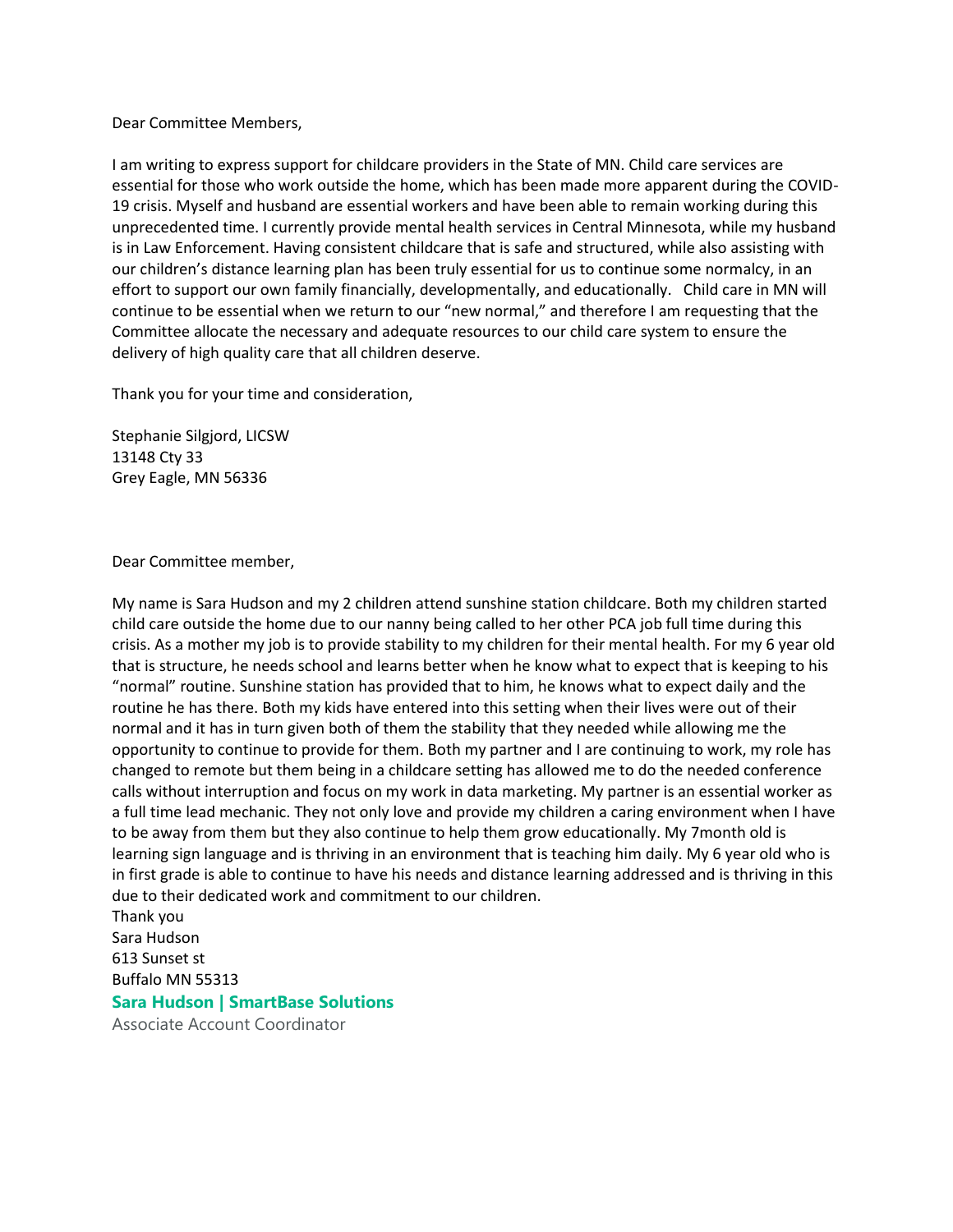My name is Kaitlyn Alain. I am an Orthodontic Assistant/Financial coordinator at Cambridge Pine City Orthodontics. I am the only person physically in the office during the "Stay at Home" order and see all of our emergency patients. My husband is also an essential worker. Without our daycare being open, we could not go to work daily.

It means everything to my family and community to have child care during these trying times. Without it, I would not have an income for my family. I would no longer have assistance with my kindergartener's school work and all of the Orthodontic patients that have emergencies would not have assistance. I think it is incredibly crucial that my kids are able to go to daycare and have a somewhat normal routine. We are so thankful their daycare is still open.

Thank you so much, we are so appreciative.

Kaitlyn Alain

763-568-0158 7486 Davenport Road Princeton, Mn 55371

#### Dear Committee Members,

My name is Kelly Spray and I am a Family Nurse Practitioner in the Pequot Lakes, MN clinic. My husband is a teacher for the Pequot Lakes School District. I am currently continuing to work in clinic providing care for patients and will also be likely be deployed to a hospital setting as well. My husband is working from home currently trying to manage his class of 150 math students as well as teaching our second grader and preschooler their class work. We also have an 18 month toddler that we are sending to Little People Learning Center a few days per week at least. It is very important and essential for us to be able to send him to a stable and consistent center for during this time. My husband is unable to do his work from home with caring for a toddler. Our daycare center is essential for us to be able to continue to serve the community.

Sincerely.

Kelly Spray

1608 Cherokee Trail SW Pequot Lakes, MN 56472 (320)250-0945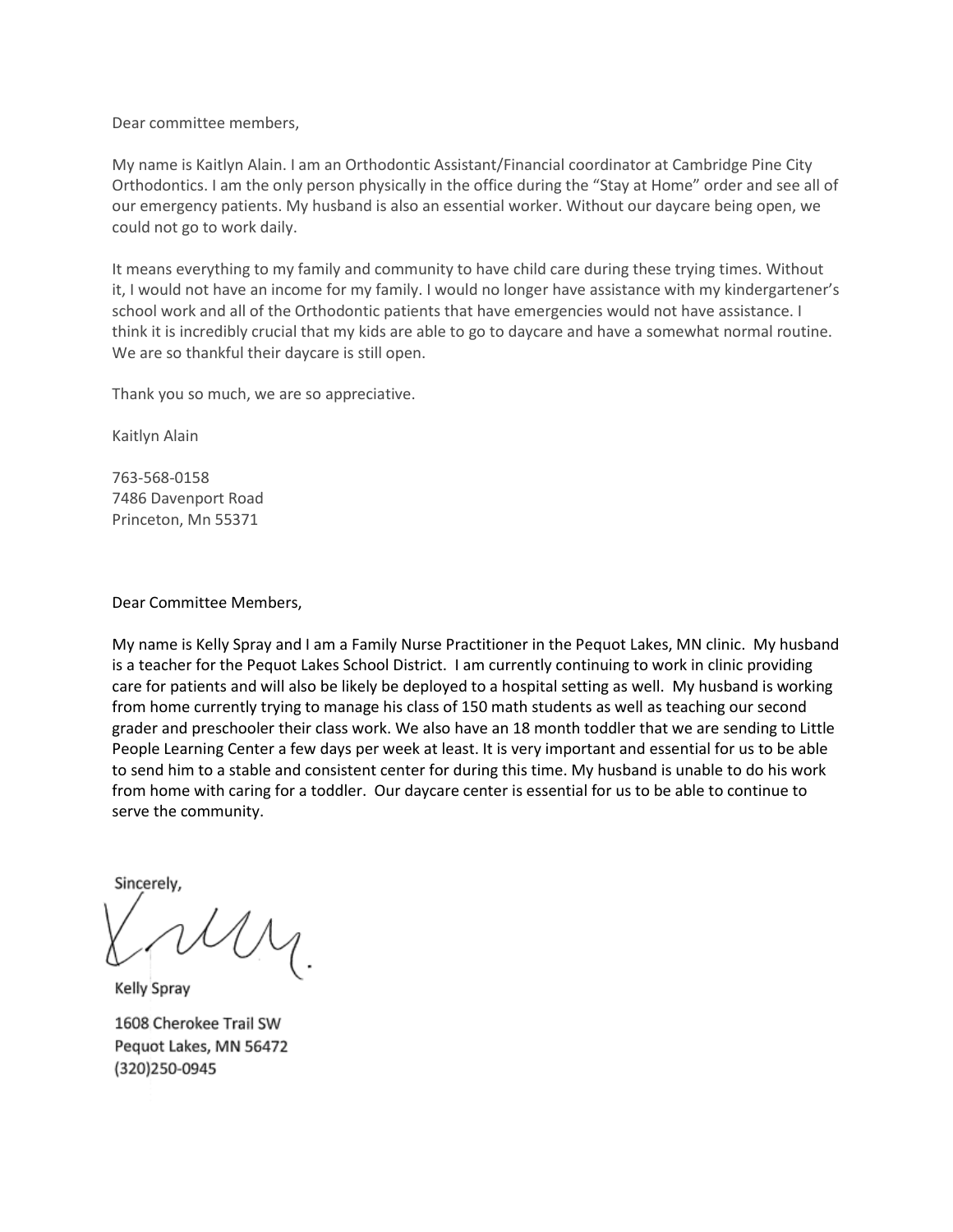My name is Nickie Smith. My husband Gavin and myself both have been deemed as "essential workers" during the COVID-19 crisis. I am an Accounting Manager at KFI Engineering, PC. Gavin is a Maintenance Manager at G.O. Fresh. G.O. Fresh provides freshly chopped and packaged fruit and vegetables to schools, restaurants, and grocery stores. We both choose to live in Buffalo and commute into St. Paul and Minneapolis for work.

It's extremely important to us that our 17 month old daughter continues to have a stable daycare during this uncertain time. She is constantly learning new things every day. By continuing with her "normal" weekly schedule, by going to daycare she can continue to receive the care she needs while we are both working.

We would like you to submit the message as a written testimony for the Early Childhood Committee hearing on April 16<sup>th</sup>.

Thank you,

Nickie and Gavin Smith 3290 State Hwy 55 SE Buffalo, MN 55313

#### Hello and happy Thursday!

I just wanted to say how grateful I am that my son has been able to attend his normal daycare during the pandemic. I work as a Court Operation Associate with the Sherburne County Courts and my husband is a Sergeant with the Wright County Sheriff's Office, we could not be more thankful for the staff at Bright Child in Princeton for remaining open and continuing care for our son. As a first time parent who experienced a few miscarriages before our son was born and because of our work we are very selective of who watches our son so we would not have been comfortable bringing him somewhere else during this time.

Thank you for your consideration. Jessica Gongoll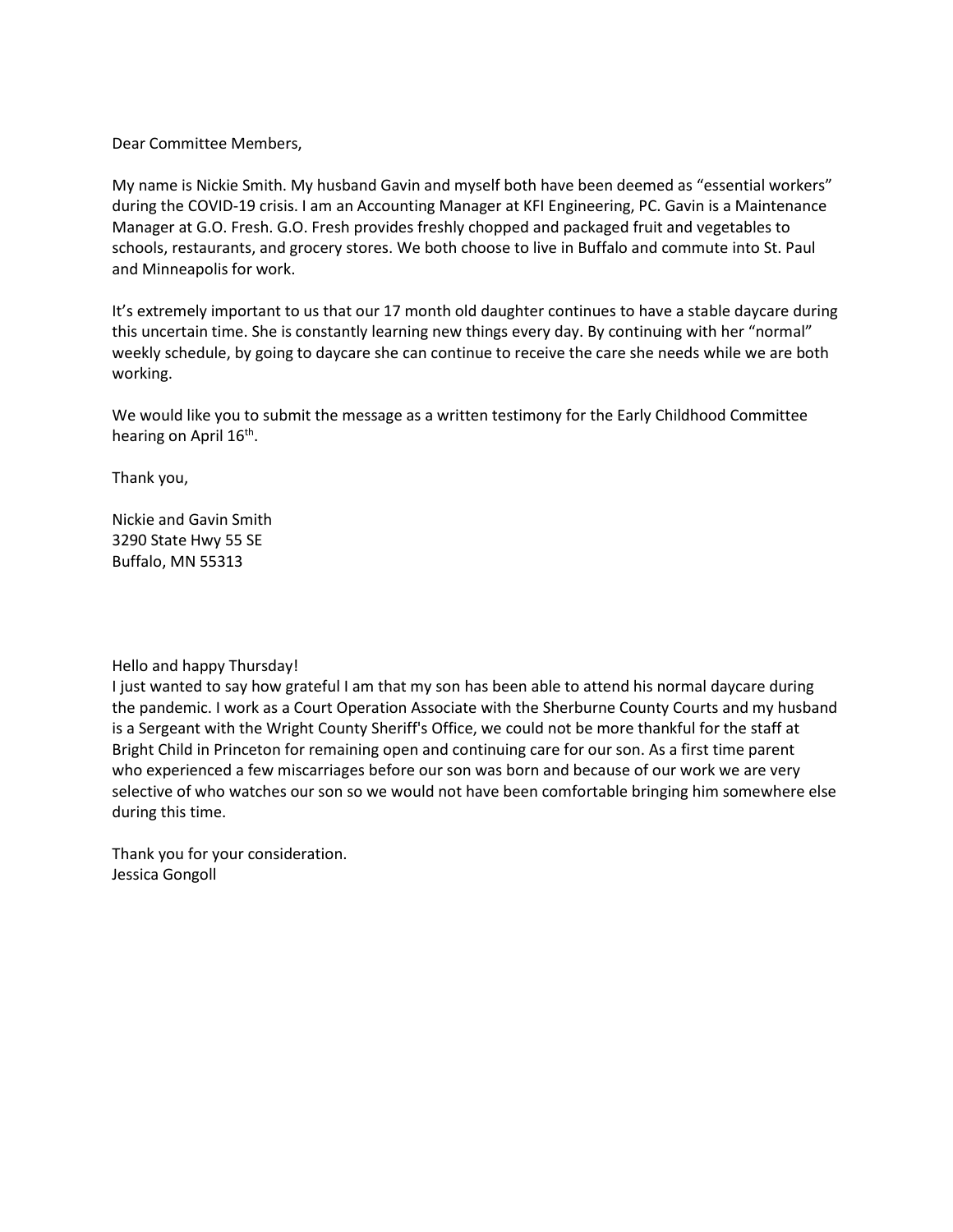My name is Kristen Gabrielson and I teach at Pequot Lakes High School. During this time of distance learning it has been a great relief to know that I can bring my 14 month old daughter to her daycare center so that I can focus on my work to make this situation as easy as possible for my students. Having my daughter's center open takes a worry off my shoulders and I know she is taken care of during the day. I pray her center can stay open as I know I will not be as successful at my job if I am running around the house taking care of a 14 month old.

This is my written testimony for the Early Childhood Committee hearing on April 16th.

Thank you for your time. Sincerely, Kristen Gabrielson 30694 Skylark Lane Merrifield, MN 56465

Dear Committee Members,

My name is Emily and I am a Registered Nurse working as a Psychiatry Nursing Manager and with COVID-19 crisis my job has only gotten busier. Having a great, safe and consistent child care for my twin girls at this time means everything to me! As a nurse and a mother I often feel conflicted on making sure I am not choosing my patients over my family and visa versa. During this crisis I can't even find the right words to explain how much it means to me knowing that my girls are with the only people I trust. I unfortunately don't have any family in the area who could help watch the girls if they couldn't go to daycare. My husband works in Telecommunications so we need our daycare to help us both do good work.

Thank you,

Emily Linscott, RN Psychiatry Nursing Manager Central MN Mental Health Center Buffalo, Monticello & St. Cloud Main Office Ph: (763)-682-4400 [Elinscott@cmmhc.com](mailto:Elinscott@cmmhc.com)